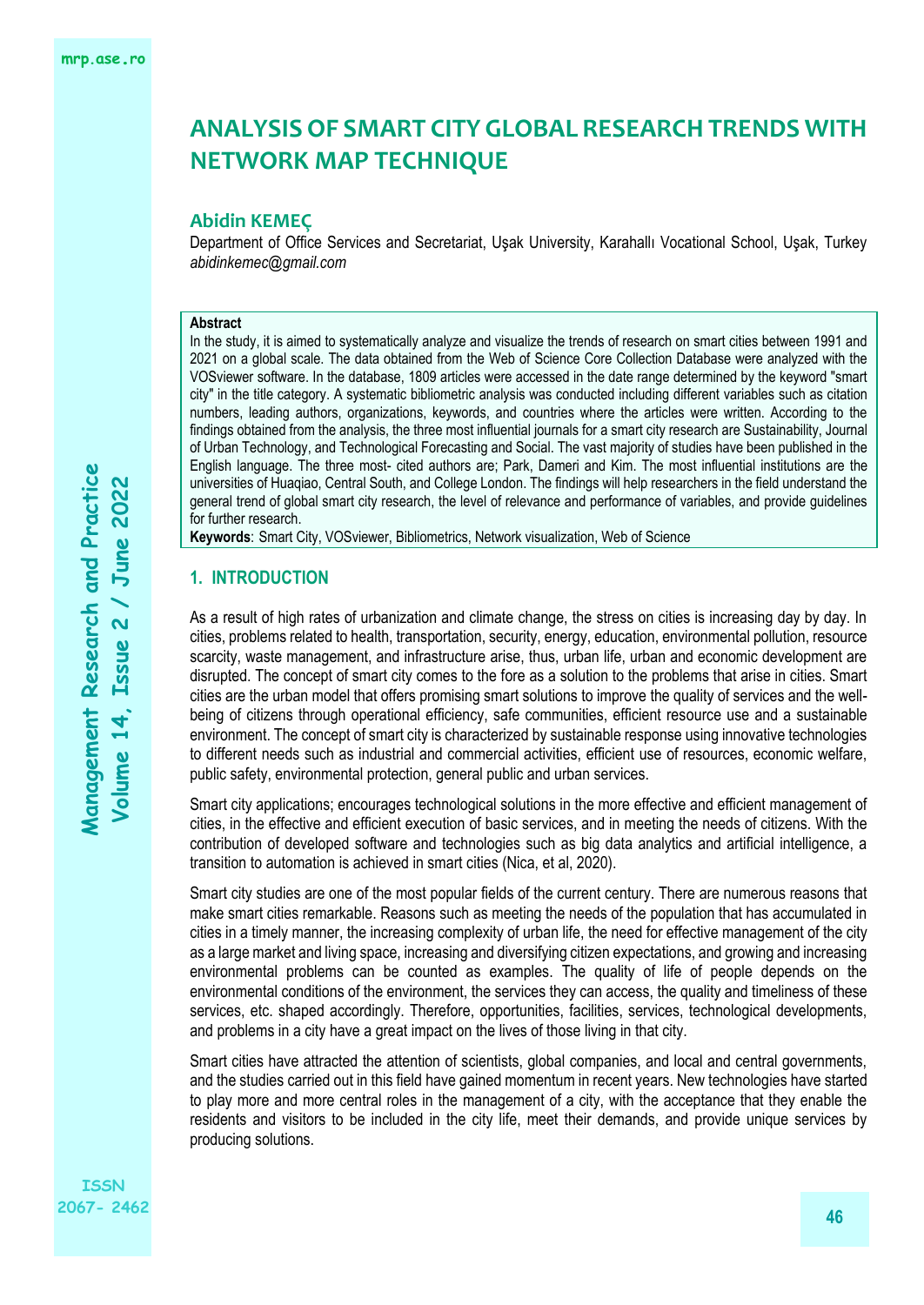In this study, the bibliometric analysis method was used to analyze and visualize the smart city literature in a systematic way. This method of analysis is a discipline carried out systematically to evaluate the importance of the subject in the determined field. The bibliometric analysis method helps to interpret the place of the subject in the literature and the distribution of studies according to regions and time (Huang et all, 2016; Xie et al, 2020; Michalopoulos and, Falagas, 2005; Katoch, 2021; Rahman, Haque, and Fukui, 2005) ; Marcucci et all, 2021). Bibliometrics is a statistical technique analyzing a chosen topic quantitatively in academic literature (Zhong et all, 2016). It is also an indispensable statistical tool for identifying key information for various purposes such as mapping the latest state of affairs in a particular field of scientific knowledge, seeking research opportunities, and validating scientific research (de Oliveira et all, 2019). With this analysis method, an overview of research trends in different disciplines is presented by identifying the most contributing publications, journals, countries, institutions, prominent authors, and keywords, intensities and collaborations in important research areas.

The first work on the bibliometric method was published by Henry Armstrong in 1896. In this study, the subject distributions of the publications with the specified criteria were analyzed with a statistical method (Sengupta 1992:75). After Armstrong's work, a lot of research has been done in the field by using different techniques. Articles in different disciplines have been published with the VOSviewer (Visualization of Similarities Viewer) software, which is one of the tool in bibliometric analysis. For example, university–industry cooperation (Mascarenhas, Ferreira, and Marques, 2018), multiple criteria decision making (Yu et al, 2018), safety culture (Van Nunen et al, 2018), social networking (Doleck, and Lajoie, 2018), health inequalities (Cash-Gibson, 2018), digital humanities (Wang, 2018), management information systems (Ozkose, and Gencer, 2017), and policy sciences (Goyal, 2017).

## **2. METHODOLOGY**

VOSviewer software was developed by Nees Jan van Eck and Ludo Waltman in 2010 at Leiden University. VOSviewer is a free program for creating and viewing bibliometric maps of all kinds, such as citation relationships between publications or journals, collaborative relationships between researchers, and cooccurrence relationships between scientific terms. The official website contains learning materials (articles, book chapters, guides and promotional videos) for those who want to use the program (Van Eck, and Waltman, 2010).

The metadata used in this study is based on the "Core Collection Database of Web of Science" as it is a peerreviewed, accessible, comprehensive, and multi-disciplinary database. 1809 articles published between 1991 and 2021 were downloaded from Web of Science in "The Full Record and Cited References" format (Table 1). The search was conducted in the last week of January 2022. "Smart city" was used as a string to search for titles, abstracts and keywords from 1991 to 2021. The data set consists of 4 different "txt" files, as it allows downloading data in "txt" format at most 500 at once from the Web of Science database. The data were analyzed in version 1.6.18 of the VOSviewer program. Only the studies in article type were included in the search.

| <b>Search options</b>     | <b>Ingredients</b>                                                  |
|---------------------------|---------------------------------------------------------------------|
| Database                  | Web of Science                                                      |
| Visualization tool        | <b>VOSviewer</b>                                                    |
| Version                   | 1.6.18                                                              |
| Search protocol           | Subscribed journals                                                 |
| Selection approach        | Bibliometric analysis                                               |
| Search query              | "smart city"                                                        |
| Scope                     | 1991-2021                                                           |
| Document type             | Articles                                                            |
| Search location           | Title                                                               |
| Total number of documents | 1809                                                                |
| Indexes                   | SSCI, SCI-EXPANDED, A&HCI, BKCI-S, BKCI-SSH, CPCI-S, CPCI-SSH, ESCI |

**TABLE 1 -** SEARCH FRAME FOR DOCUMENT SCANNING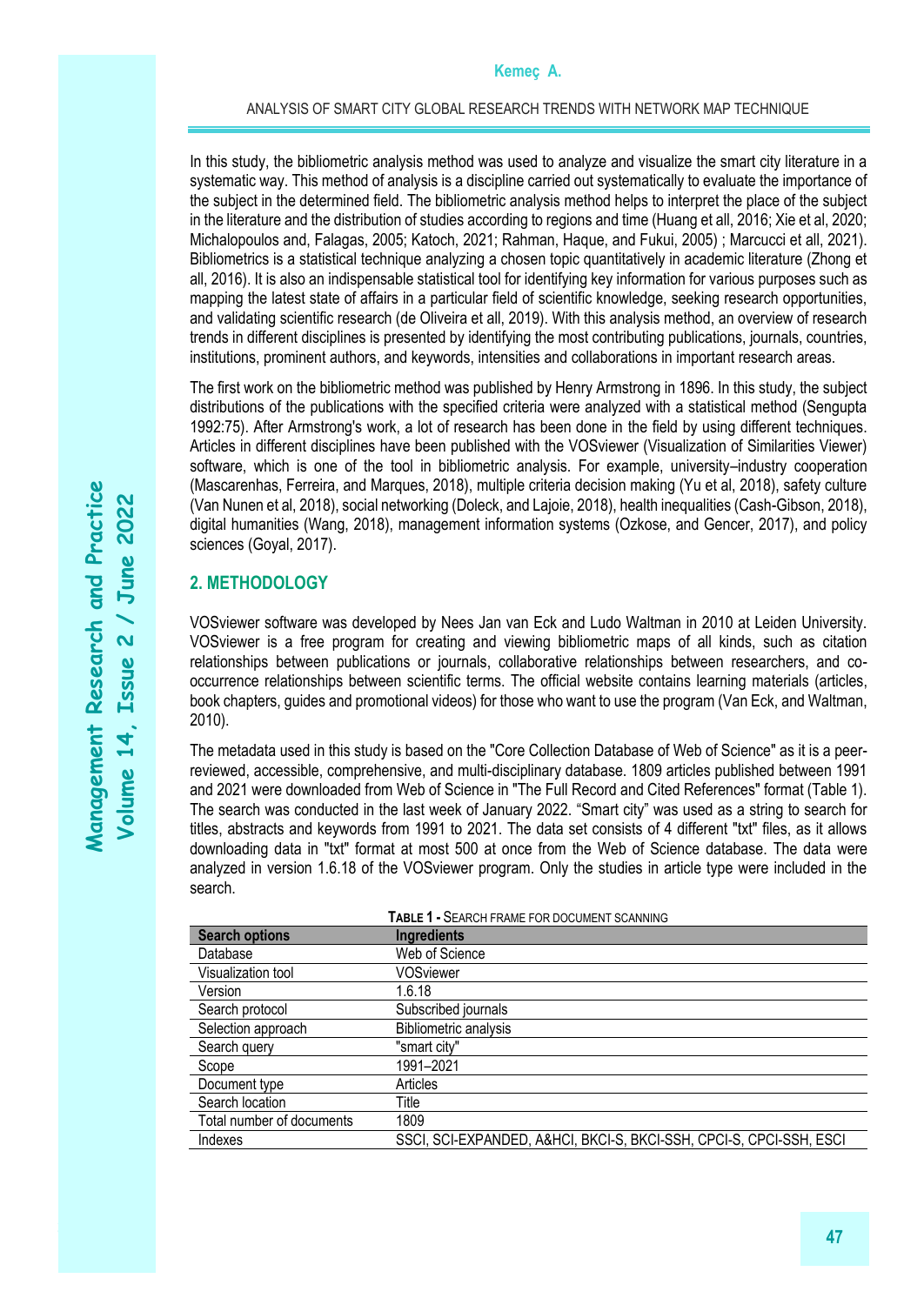## **3. STATISTICAL RESULTS**

In this part of the study, the findings regarding the analyzed articles are included. Statistical analyzes of author, country, keyword, and citation structures of the studies in the last thirty years are presented with the help of graphs, frequency values and maps.

The first article on smart cities was published in 1991. From that date to 2021, 1809 articles were indexed in the Web of Science database. In the last 30 years, smart city document production has grown exponentially and has been stable and continuous over time. While only 8 articles were written until 2013, studies have gained momentum especially after 2017 (Figure 1). Approximately 65% of all publications were made in 2019 (19.6%), 2020 (22.2%) and 2021 (22.7). Articles in the Web of Science database received a total of 16,765 citations.





Network visualization of keywords was made by using VosViewer in 1809 articles filtered with the keyword "smart city" in the Web of Science Core Collection database. In order to create more meaningful maps from the data, a threshold value was given to the data. The minimum number of co-occurrences of a keyword is set to at least 5. In the analysis of keyword co-occurrence, 333 out of 6429 keywords met the threshold. The network of keywords is categorized into 10 clusters presented in Figure 2. These clusters are shown in different colors.

1- Red: Smart city, internet, smart cities, internet of things, blockchain, 5G, sensors, cloud, architecture, networks, things, machine learning,

- 2- Green: Cities, governance, politics, citizens, policy,
- 3- Blue: urban, quality, health, pollution, sustainable smart city,
- 4- Yellow: Model, management, systems, performance,
- 5- Purple: Desing, security, privacy, algorithm,

6- Light Blue: Framework, safety, ecology, eco- city, urban, sustainability, urban development, social media, science,

7- Orange: Big data, technologies, transport, innovation, knowledge, infrastructure,

8- Brown: Challenges, services, network, urban mobility,

9- Pink: Simulation, evaluation, urban computing,

10- Black: Mobility, open data, ecosystem, public space.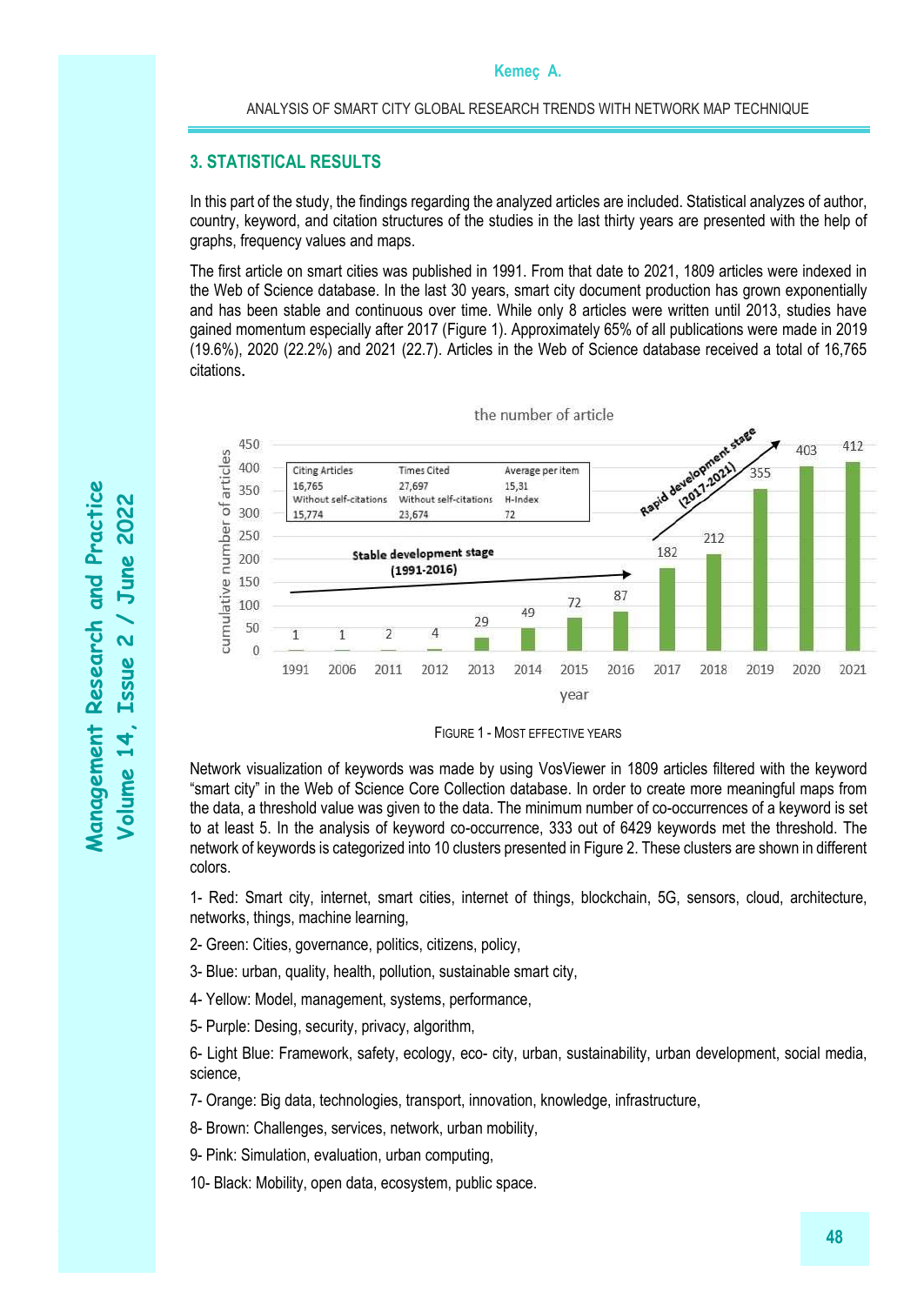#### ANALYSIS OF SMART CITY GLOBAL RESEARCH TRENDS WITH NETWORK MAP TECHNIQUE

Each cluster contains a list of 333 keywords covering different dimensions and determinants of the smart city. In the network visualization, each tag is represented by a colored circle. The circle of an item is determined by the frequency of use of the item. The higher the frequency of use of an item is, the larger is the item's tag. Also, between circles and the thickness of the line represent the frequency of keyword co-occurrence. In the image below (Figure 2), the smart city keyword has the largest circle, visualized in red. Smart city has the most remarkable connection power among all keywords and smart cities, cities, internet, IoT, internet of things, etc. and this shows that it is very strongly associated with keywords.



**FIGURE 2 -** NETWORK VISUALIZATION MAP OF KEYWORDS

Network visualization map of high-frequency keywords (Figure 3). The colors turning from blue to yellow increase the topicality of the publications. The keywords of scheme, trust, sense, data models, place, sustainable development have come to the fore in recent years.



**FIGURE 3 -** OVERLAY VISUALIZATION MAP OF KEYWORDS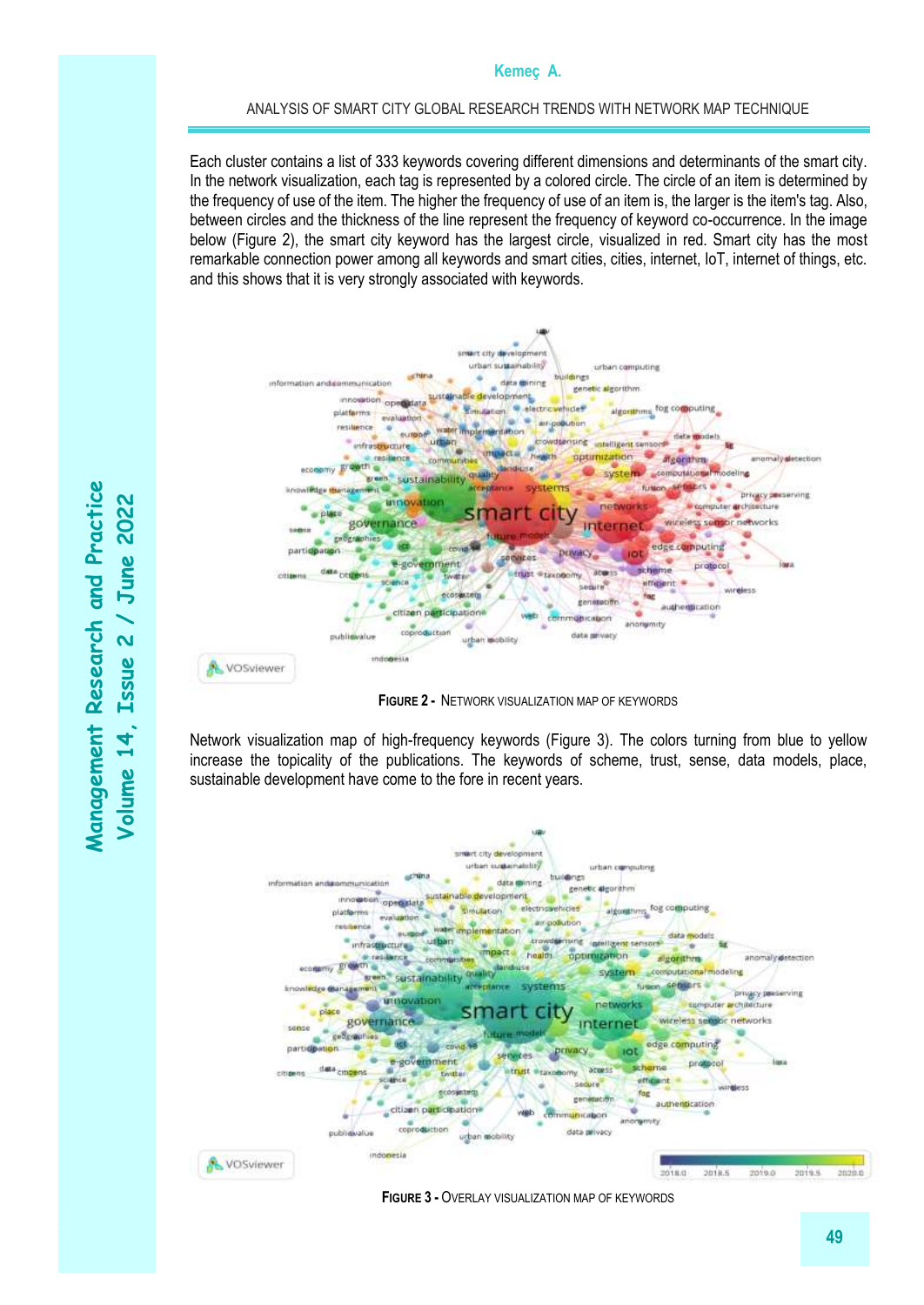#### ANALYSIS OF SMART CITY GLOBAL RESEARCH TRENDS WITH NETWORK MAP TECHNIQUE

In density visualization maps, the more elements in the neighborhood of a point, the closer the color of the point is to yellow. On the other hand, the fewer elements in the neighborhood of a point, the closer the color of the point to blue. The keyword with the color closest to yellow on the map (Figure 4) is smart city. Smart city keywords respectively; cities, smart cities, internet are the following keywords.



FIGURE 4 - DENSITY VISUALIZATION MAP OF KEYWORDS

When the keywords are sorted according to the frequency of use, smart city, cities, smart cities, internet, internet of things are the most used keywords. The smart city keyword has been used 808 times, cities 458, and smart cities 300 times. It is seen that there is a parallelism between the keywords' occurrences and total link strength.

| TABLE 2 - MOST EFFECTIVE KEYWORDS |                    |                    |      |                   |                |                         |  |  |
|-----------------------------------|--------------------|--------------------|------|-------------------|----------------|-------------------------|--|--|
| Rank                              | <b>Keywords</b>    | <b>Occurrences</b> | Link | <b>Total Link</b> | <b>Cluster</b> | Average                 |  |  |
|                                   |                    |                    |      | <b>Strength</b>   |                | <b>Publication Year</b> |  |  |
| 1.                                | Smart city         | 808                | 323  | 727               |                | 2018                    |  |  |
| 2.                                | <b>Cities</b>      | 458                | 293  | 442               | ∩              | 2019                    |  |  |
| 3.                                | Smart cities       | 300                | 275  | 277               |                | 2019                    |  |  |
| 4.                                | Internet           | 206                | 218  | 203               |                | 2019                    |  |  |
| 5.                                | Internet of things | 132                | 168  | 131               |                | 2019                    |  |  |
| 6.                                | lot                | 105                | 148  | 101               |                | 2019                    |  |  |
| 7.                                | Things             | 100                | 145  | 100               |                | 2019                    |  |  |
| 8.                                | Model              | 100                | 175  | 96                | 4              | 2019                    |  |  |
| 9.                                | Management         | 99                 | 193  | 96                | 4              | 2019                    |  |  |
| 10.                               | Framework          | 93                 | 173  | 92                | 6              | 2019                    |  |  |
| 11.                               | Governance         | 92                 | 154  | 92                | 2              | 2019                    |  |  |
| 12.                               | Challenges         | 89                 | 170  | 87                | 8              | 2020                    |  |  |
| 13.                               | Big data           | 75                 | 117  | 73                |                | 2019                    |  |  |
| 14.                               | Innovation         | 66                 | 145  | 65                |                | 2019                    |  |  |
| 15.                               | Systems            | 66                 | 135  | 65                |                | 2019                    |  |  |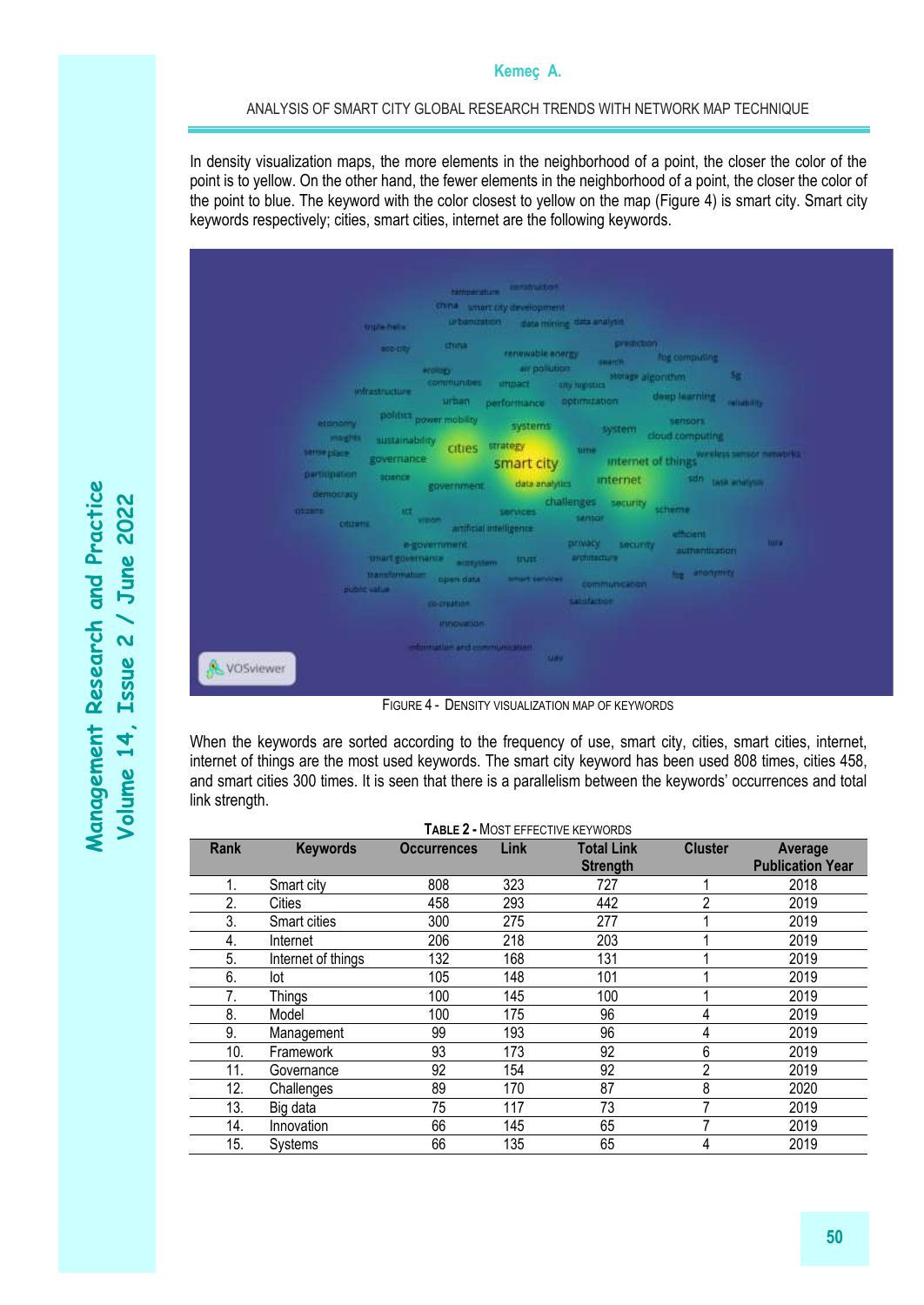#### ANALYSIS OF SMART CITY GLOBAL RESEARCH TRENDS WITH NETWORK MAP TECHNIQUE

The number of publications alone is not enough to measure the productivity of an author. Ideas presented in studies should be read and cited by others. Therefore, one of the most important dimensions in discussing the influence of researchers is the interest of a researcher's ideas by other researchers in that field (Soosaraei et all, 2018). In this section, the minimum number of documents of an author was selected as at least 1 to analyze the citation numbers of the authors. All 5185 authors are listed.



**FIGURE 5 -** NETWORK VISUALIZATION MAP OF CITATIONS

The number of citations of the first four most influential articles on the smart city are, in order; 892, 641, 487, 478. Also in Table 3, the number of citations and the time elapsed since the article was published (TC/TS) were formulated in order to provide a more accurate assessment. According to this formula, the order of the most effective article has not changed. The publication, which was in the 3rd rank, rose to the 2nd rank. The article in the last place was in the fourth place.

| <b>TABLE 3 - MOST EFFECTIVE ARTICLES</b> |                                                                                                                 |                                            |                                |                                              |      |                          |              |                                 |
|------------------------------------------|-----------------------------------------------------------------------------------------------------------------|--------------------------------------------|--------------------------------|----------------------------------------------|------|--------------------------|--------------|---------------------------------|
| Rank                                     | <b>Title</b>                                                                                                    | <b>Author</b>                              | <b>Total Citations</b><br>(TC) | <b>Journals</b>                              | Year | <b>Time Span</b><br>(TS) | <b>TC/TS</b> | <b>Research</b><br><b>Areas</b> |
| 1.                                       | Current trends in Smart<br>City initiatives: Some<br>stylised facts                                             | Neirotti et al.                            | 892                            | Cities                                       | 2014 | 7                        | 127.71       | Urban<br><b>Studies</b>         |
| 2.                                       | An Information<br>Framework for Creating<br>a Smart City Through<br>Internet of Things                          | Jin, Gubbi,<br>Marusic, and<br>Palaniswami | 641                            | <b>IEEE</b> Internet<br>of Things<br>Journal | 2014 | 7                        | 91.57        | Computer<br>Science             |
| 3.                                       | Long-range<br>communications in<br>unlicensed bands: The<br>rising stars in the IoT<br>and smart city scenarios | Centenaroet al.                            | 487                            | <b>IEEE</b><br>Wireless Co<br>mmunications   | 2016 | 5                        | 97.40        | Computer<br>Science             |
| 4.                                       | Smartmentality: The<br>Smart City as<br>Disciplinary Strategy                                                   | Vanolo,                                    | 478                            | Urban<br>Studies                             | 2014 | 7                        | 68.28        | Urban<br><b>Studies</b>         |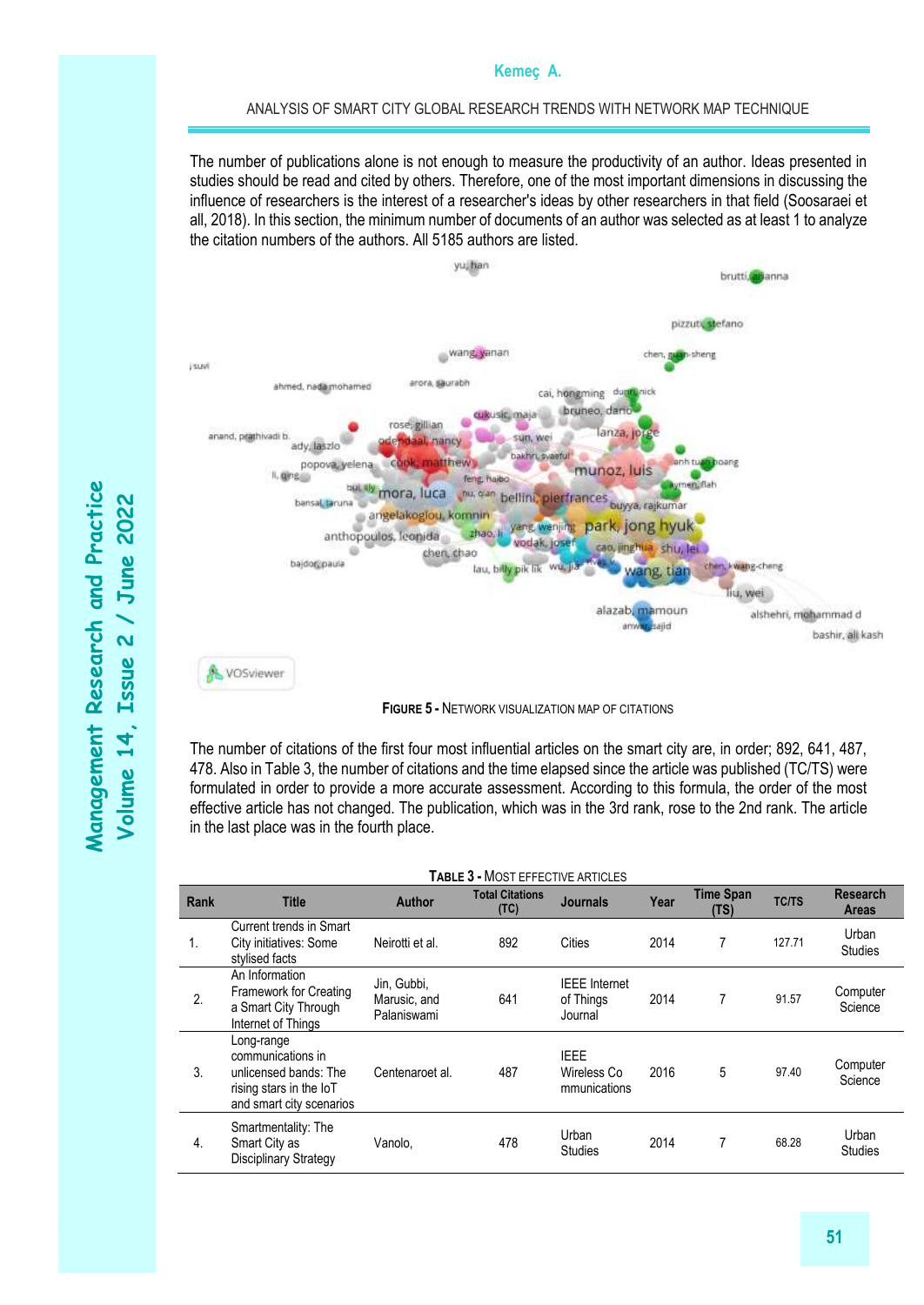| 5.             | A Smart City Initiative: th<br>e Case of Barcelona                                                         | Bakıcı, Almirall,<br>and Wareham                | 397 | Journal of the<br>Knowledge<br>Economy                                        | 2013 | 8              | 49.62 | <b>Business</b>         |
|----------------|------------------------------------------------------------------------------------------------------------|-------------------------------------------------|-----|-------------------------------------------------------------------------------|------|----------------|-------|-------------------------|
| 6.             | The role of big data in<br>smart city                                                                      | Hashem et al.                                   | 392 | International<br>Journal of<br>Information<br>Management                      | 2016 | 5              | 78.40 | Information<br>Science  |
| 7 <sub>1</sub> | Modelling the smart city<br>performance                                                                    | Lombardi,<br>Giordano,<br>Farouh, and<br>Yousef | 363 | Innovation-<br>The<br>European<br>Journal Of<br>Social<br>Science<br>Research | 2012 | 9              | 40.33 | Sociology               |
| 8.             | SmartSantander: IoT<br>experimentation over a<br>smart city testbed                                        | Sanchez et al.                                  | 358 | Computer<br><b>Networks</b>                                                   | 2014 | $\overline{7}$ | 54.14 | Computer<br>Science     |
| 9.             | Smart city policies: A<br>spatial approach                                                                 | Angelidou,                                      | 347 | Cities                                                                        | 2014 | $\overline{7}$ | 49.57 | Urban<br><b>Studies</b> |
| 10.            | UAV-enabled intelligent<br>transportation systems<br>for the smart city:<br>Applications and<br>challenges | Menouar et al.                                  | 329 | <b>IEEE</b><br>Communicati<br>ons<br>Magazine                                 | 2017 | 4              | 82,25 | Engineering             |

The influential journals section will help to address the main trends of smart city research and to evaluate it from a broader perspective. The minimum number of documents published in a source was chosen as "5" the minimum number of citations received by a source was "0", and 67 of 671 references met these threshold values. For each of the 67 sources, the total link strength of the citations with other sources was calculated. The network map was created by selecting the sources with the highest total connection strength. Here, the journals with the highest total connectivity could be listed as Sustainability, Journal of Urban Technology, Technological Forecasting and Social Change, Cities, Smart Cities, and IEEE Access.



FIGURE 6 - NETWORK VISUALIZATION MAP OF JOURNALS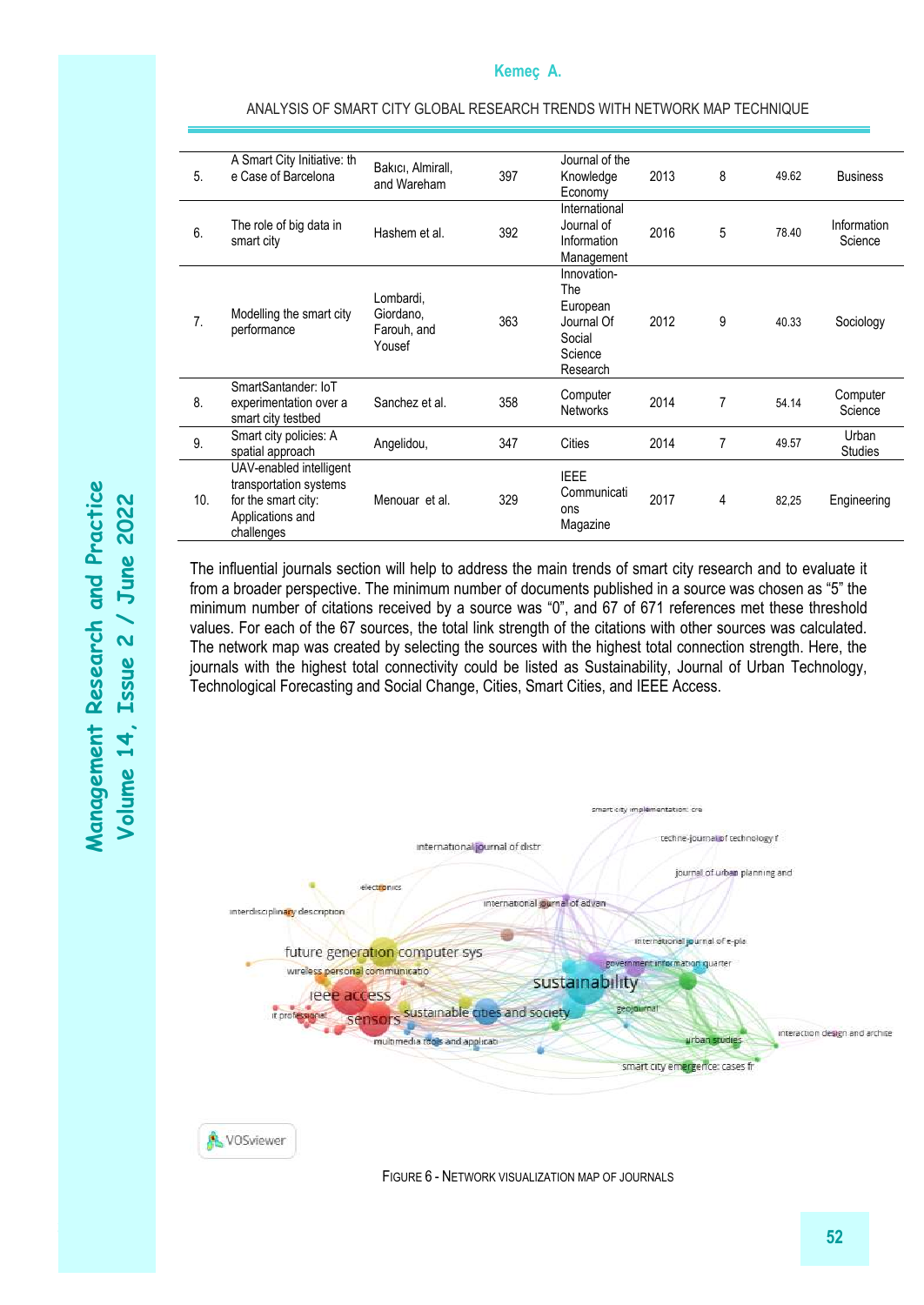#### ANALYSIS OF SMART CITY GLOBAL RESEARCH TRENDS WITH NETWORK MAP TECHNIQUE

The journal with the most links is Sustainability (1269.34). The second rank is Journal of urban technology (825.57). Technological forecasting and social is the third journal with the highest Total Link Strength. When the journals are evaluated in terms of citations, the journals in the top three are respectively; Cities (1735), Future Generation Computer (1343), Technological Forecasting and Social (1183). When ranking according to impact factor, the dominant journal in this field is Technological Forecasting and Social Change with 8,593 points. This magazine is followed by Sustainable city and society, and Future Generation Computer journals.

|      | <b>TABLE 4 - MOST EFFECTIVE JOURNALS</b>       |                                   |                  |                                   |                                      |  |  |  |  |
|------|------------------------------------------------|-----------------------------------|------------------|-----------------------------------|--------------------------------------|--|--|--|--|
| Rank | <b>Source</b>                                  | <b>WoS</b><br><b>Publications</b> | <b>Citations</b> | <b>Impact</b><br>Factor<br>(2020) | <b>Total Link</b><br><b>Strength</b> |  |  |  |  |
| 1.   | Sustainability                                 | 73                                | 701              | 3.251                             | 1269.34                              |  |  |  |  |
| 2.   | Journal of Urban Technology                    | 25                                | 770              | 5.465                             | 825.57                               |  |  |  |  |
| 3.   | Technological Forecasting and<br>Social Change | 28                                | 1183             | 8.593                             | 816.42                               |  |  |  |  |
| 4.   | Cities                                         | 32                                | 1735             | 5.835                             | 815.84                               |  |  |  |  |
| 5.   | <b>Smart Cities</b>                            | 34                                | 271              | 5.5                               | 720.46                               |  |  |  |  |
| 6.   | <b>IEEE Access</b>                             | 65                                | 956              | 3.367                             | 693.52                               |  |  |  |  |
| 7.   | Sustainable city and society                   | 40                                | 585              | 7.587                             | 534.55                               |  |  |  |  |
| 8.   | <b>Future Generation Computer</b>              | 46                                | 1343             | 7.187                             | 492.85                               |  |  |  |  |
| 9.   | Sensors                                        | 53                                | 756              | 3.576                             | 385.41                               |  |  |  |  |
| 10.  | Energy                                         | 19                                | 173              | 7.147                             | 327.27                               |  |  |  |  |

When evaluated in the context of co-authorship, 2123 different organizations contribute to smart city studies. These organizations are represented in 63 different clusters.



**FIGURE 7 -** NETWORK VISUALIZATION MAP OF AFFILIATIONS

The distribution of research power, actual contribution and cooperation among institutions in the smart city field is analyzed. According to the network visualization map of Affiliations, Melbourne University has 47 total link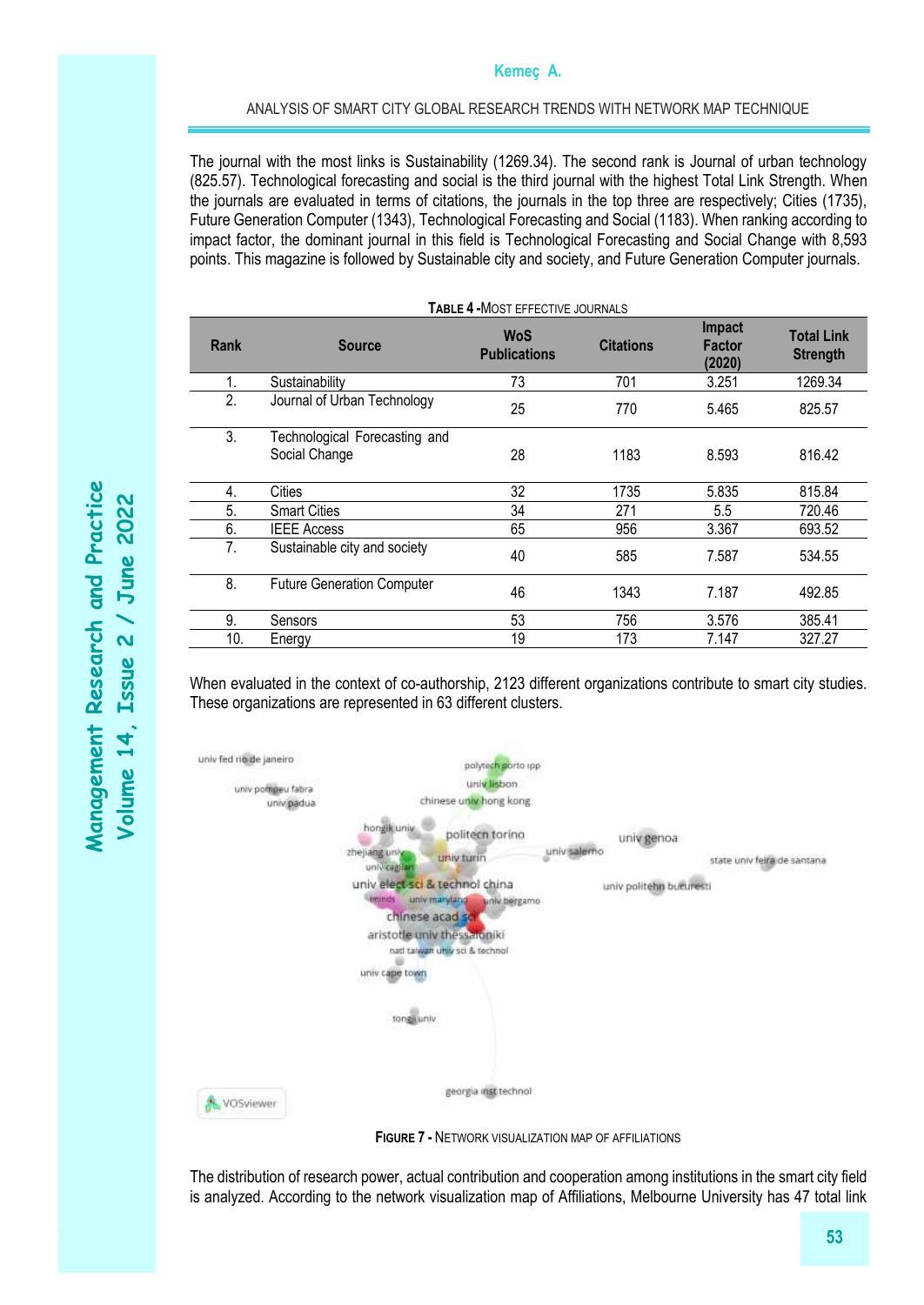strengths. Melbourne University is followed by Chinese Academy of Sciences, Huaqiao University, King Saud University with 43,37,35 links, respectively.

TABLE 5 - MOST EFFECTIVE AFFILIATIONS

| Rank | <b>Affiliations</b>                | Country      | Link | <b>Documents</b> | <b>Citations</b> |
|------|------------------------------------|--------------|------|------------------|------------------|
|      | Melbourne University               | Australia    | 47   |                  | 802              |
|      | <b>Chinese Academy of Sciences</b> | China        | 43   | 17               | 334              |
|      | Huagiao University                 | China        | 37   |                  | 305              |
| 4.   | King Saud University               | Saudi Arabia | 35   | 17               | 183              |
| 5.   | Guangzhou University               | China        | 35   |                  | 320              |
| 6.   | <b>Central South University</b>    | China        | 33   | 12               | 256              |
|      | Scuola Superiore Sant'Anna di Pisa | Italy        | 32   |                  | 42               |
| 8.   | Newcastle University               | England      | 30   | 10               | 98               |
| 9.   | University College London          | England      | 30   |                  | 161              |
| 10.  | King Abdulaziz University          | Saudi Arabia | 30   |                  | 97               |

While the most influential countries were selected in the program, the number of publications per country was determined as at least 5. In total, 66 countries from 96 countries meet this condition. As can be clearly seen in the image, China ranks first with 409 publications, America ranks second with 210 publications, and Italy ranks third with 161 publications. The three most cited countries are as follows: Italy, China, and England. When evaluated in terms of total link strength, China's strongest links are the USA (36.06), Australia (18.92), England (14.98), Italy's are Russia (6.67), USA (5.58) and Romania (4), and USA's are China ( 36.06), South Korea (13.42), and France (5.41).



**FIGURE 8 -** NETWORK VISUALIZATION MAP OF COUNTRIES

While creating the density map of the countries, the total number of publications was taken as a basis. The countries closest to the yellow color are the countries with the highest number of publications. On the map (Figure 9) of China is the country closest to the yellow color. America comes after China.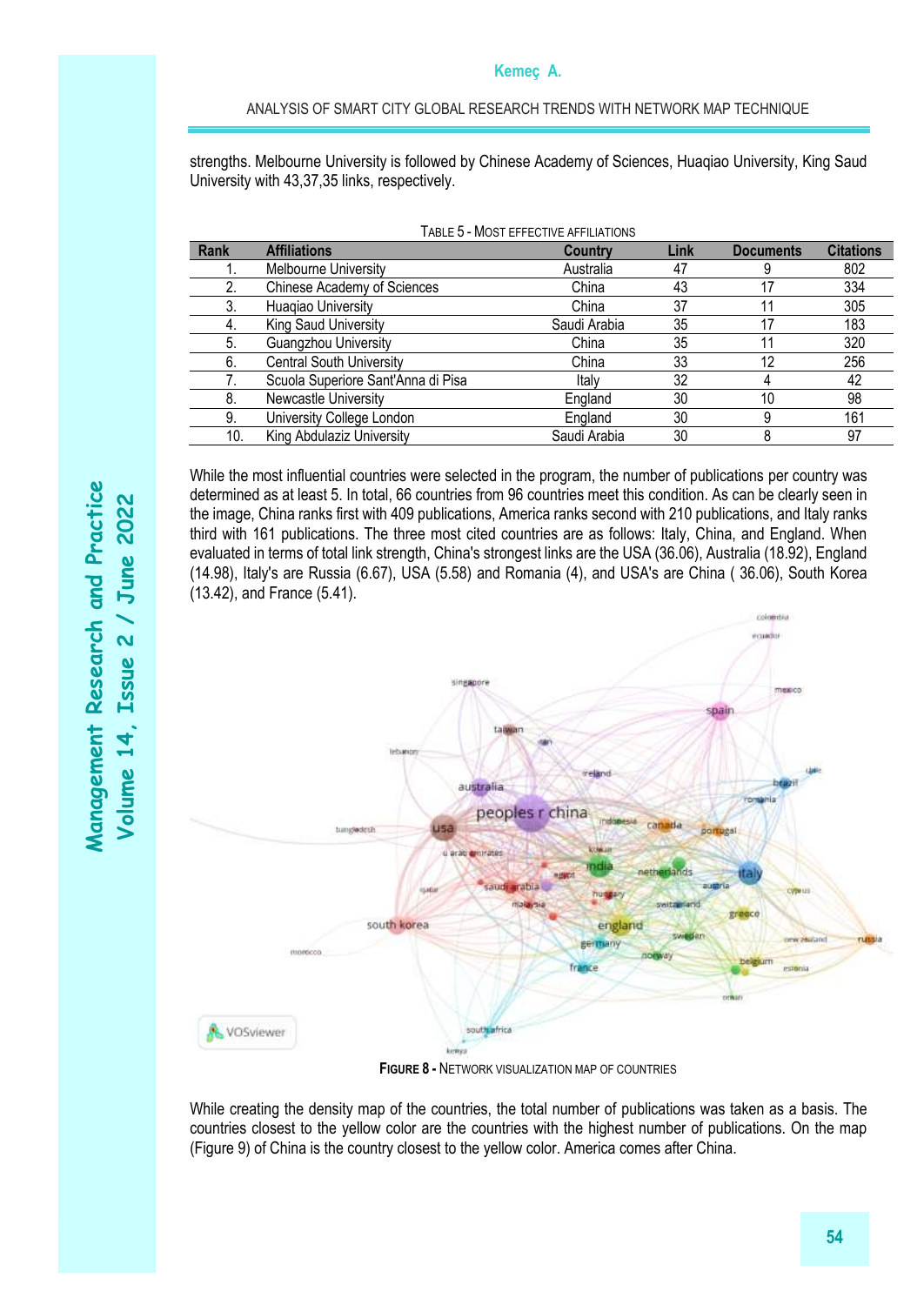

ANALYSIS OF SMART CITY GLOBAL RESEARCH TRENDS WITH NETWORK MAP TECHNIQUE

**FIGURE 9 -** DENSITY VISUALIZATION MAP OF COUNTRIES

When the distribution of articles in research areas is analyzed, the Computer Science category (611 publications) has a quantitative advantage. Engineering is in the second place with 497 broadcasts, while the telecommunications category has 319 broadcasts. The ratio of the Computer Science category in all publications is 33%, the Engineering category's is 27%, and the telecommunications category's is 17%.



**FIGURE 10 -** MOST EFFECTIVE RESEARCH AREAS

The articles were published in 12 different languages. The difference between ratios are more obvious here with 1775 articles (97,5%) in English. English was followed by Spanish (9 articles), Italian (8), Portuguese (8), Hungarian (5), Russian (4), French (3), and Polish (3), respectively. The number of articles published in Croatian, Dutch, Korean, and Turkish is only one for each. Since English is accepted as an international language, it is the language in which most articles are produced.

The top ten publishers indexing the most articles on smart city are shown in Table 6. The share of Elsevier company among publishers is about 19%. Among a total of 208 publishers, the total weights of the first four journals (Elsevier, Springer, MDPI, and IEEE) are also quite high (58%).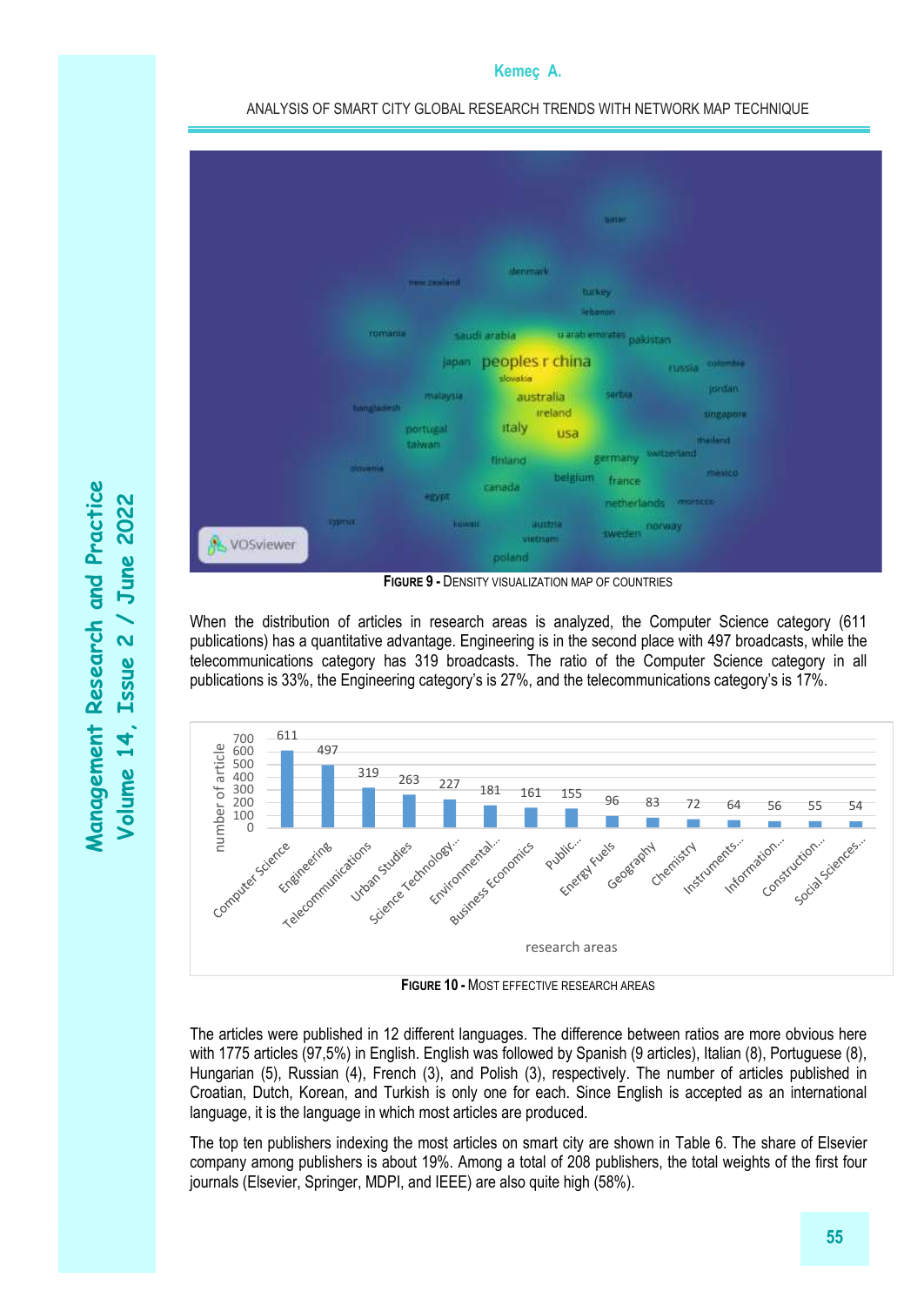ANALYSIS OF SMART CITY GLOBAL RESEARCH TRENDS WITH NETWORK MAP TECHNIQUE



In order to frame the findings in the study, the most influential journals, affiliations, research areas, years, authors, countries, keywords, and languages in the selected categories are given in Table 7. Findings are as follows; the most influential journal is "Sustainability"; affiliation is "Melbourne University"; research area is "computer science"; publication year is "2021"; author is"Park JH"; country is "China"; keyword is "smart city"; and publisher is "Elsevier".

**TABLE 7 -** MOST EFFECTIVE JOURNALS, AFFILIATIONS, RESEARCH AREAS, YEARS, AUTHORS, COUNTRIES, KEYWORDS, AND

|                | <b>PUBLISHERS</b>                          |                        |                                   |                                      |                      |                 |                |                          |
|----------------|--------------------------------------------|------------------------|-----------------------------------|--------------------------------------|----------------------|-----------------|----------------|--------------------------|
| Rank           | <b>Journals</b>                            | <b>Publishers</b>      | <b>Universities</b>               | Research<br><b>Areas</b>             | Publication<br>Years | <b>Authors</b>  | Countries      | Keywords                 |
| 1              | Sustainability                             | Elsevier               | Melbourne                         | Computer<br>Science                  | 2021                 | Park JH.        | China          | Smart city               |
| $\overline{2}$ | οf<br>Journal<br>urban<br>technology       | Springer               | Central<br>South                  | Engineering                          | 2020                 | Dameri RP.      | <b>USA</b>     | <b>Cities</b>            |
| 3              | Technological<br>forecasting<br>and social | <b>MDPI</b>            | College<br>London                 | Telecommunica<br>tions               | 2019                 | Kim J.          | Italy          | Smart cities             |
| 4              | Cities                                     | <b>IEEE</b>            | Hunan                             | <b>Urban Studies</b>                 | 2018                 | Munoz L.        | India          | Internet                 |
| 5              | <b>Smart Cities</b>                        | &<br>Taylor<br>Francis | Delft                             | Science<br>Technology                | 2017                 | Wang T.         | England        | Internet<br>of<br>things |
| 6              | <b>IEEE Access</b>                         | <b>SAGE</b>            | Chinese<br>Academy of<br>Sciences | Environmental<br>Sciences<br>Ecology | 2016                 | Zhang Y.        | Spain          | lot                      |
| $\overline{7}$ | Sustainable<br>city<br>and<br>society      | Wiley                  | Beihang                           | <b>Business</b><br>Economics         | 2015                 | Lv ZH.          | South<br>Korea | <b>Things</b>            |
| 8              | Future<br>generation<br>computer           | Emerald                | Erasmus                           | Public<br>Administration             | 2014                 | Mora L.         | Australia      | Model                    |
| 9              | Sensors                                    | IGI                    | Guangzhou                         | <b>Energy Fuels</b>                  | 2013                 | Sanchez L.      | Canada         | Management               |
| 10             | Energy                                     | Inderscien<br>ce       | King Saud                         | Geography                            | 2012                 | Angelidou<br>M. | Greece         | Framework                |
|                |                                            |                        |                                   |                                      |                      |                 |                |                          |

**56**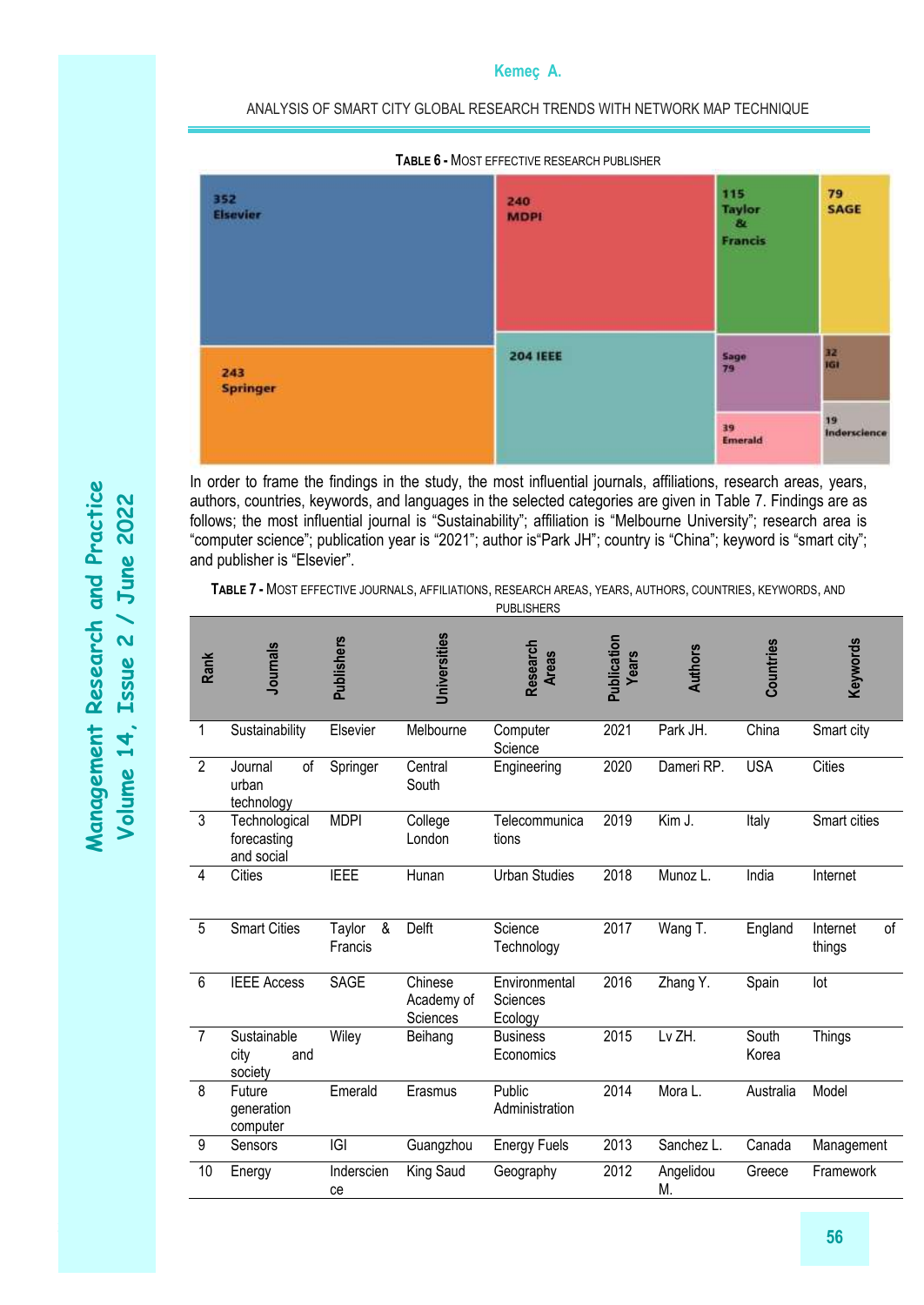## **4. CONCLUSIONS AND DISCUSSIONS**

Considering how important the research on the smart city is for solving economic, social, political and spatial problems, increasing the quality of life of the citizens, providing effective and efficient service, and optimum use of resources, to form a comprehensive view and to draw a framework for the researches in this field is necessary. Therefore, the aim of the study is to provide information about the general trend of smart city article publications, to identify and visualize their dynamic aspects in order to help researchers make new studies on the subject.

The Web of Science Core Collection database was used, as it is the leading source for indexing articles and allows the collection of different types of data from a large number of journals. Version 1.6.17 of the VOSviewer software, a freely available tool for creating bibliometric maps, has been used. As a result of the study, some important points were obtained about the global smart city research trends and performances during the period from 1991 to 2021. Looking at the results as a whole;

- Studies in the smart city field have shown rapid development since 2016. This shows that smart city research is a more current discipline. The top three journals with the highest total link strength in this field are Sustainability, Journal of urban technology and Technological forecasting and social.
- Smart city, cities, smart cities, internet, internet of things are the most used keywords. The most recent keywords are; scheme, trust, sense, data models, place, sustainable development.
- Jong Hyuk Park (Seoul National University of Science & Technology), Renata Paola Dameri (University of Genoa), and JungHoon Kim (Korea Institute of Civil Engineering & Building Technology) are the most prolific scientists. The publication language preference of the authors was more than 95% English.
- **EXECT Academics in China, America, and Italy are prolific when it comes to the authors' country or region.** Melbourne University, Huaqiao University, and Huaqiao University are the most active institutions.
- When publishers are ordered by a number of publications, the most active publisher is Elsevier (352). Springer, MDPI, and IEEE companies have also published over 200 articles.

The study is based on Web of Science Core Collection data only. The bibliometric analysis method was applied by using the Web of Science Core Collection database. In addition, Proceedings papers, books, book reviews, book chapters, editorial materials, early access, news items and meeting abstracts are excluded. Therefore, a more comprehensive study can be done by including both academic databases such as Scopus and PubMed and all document types.

Finally, this article provides a holistic view of past, present and future research trends in the smart city topic. It will be a useful reference for those who will do research in this field.

## **REFERENCES**

Angelidou, M. (2014). Smart city policies: A spatial approach. *Cities*, 41, S3-S11.

- Bakıcı, T., Almirall, E., & Wareham, J. (2013). A smart city initiative: the case of Barcelona. *Journal of the knowledge economy*, 4(2), 135-148.
- Cash-Gibson, L., Rojas-Gualdrón, D. F., Pericàs, J. M., & Benach, J. (2018). *Inequalities in global health inequalities research: A 50-year bibliometric analysis* (1966-2015). Plos One, 13(1), e0191901.
- Centenaro, M., Vangelista, L., Zanella, A., & Zorzi, M. (2016). Long-range communications in unlicensed bands: The rising stars in the IoT and smart city scenarios. *IEEE Wireless Communications*, 23(5), 60-67.
- de Oliveira, O. J., da Silva, F. F., Juliani, F., Barbosa, L. C. F. M., & Nunhes, T. V. (2019). *Bibliometric method*  for mapping the state-of-the-art and identifying research gaps and trends in literature: an essential *instrument to support the development of scientific projects.* In Scientometrics recent advances. IntechOpen.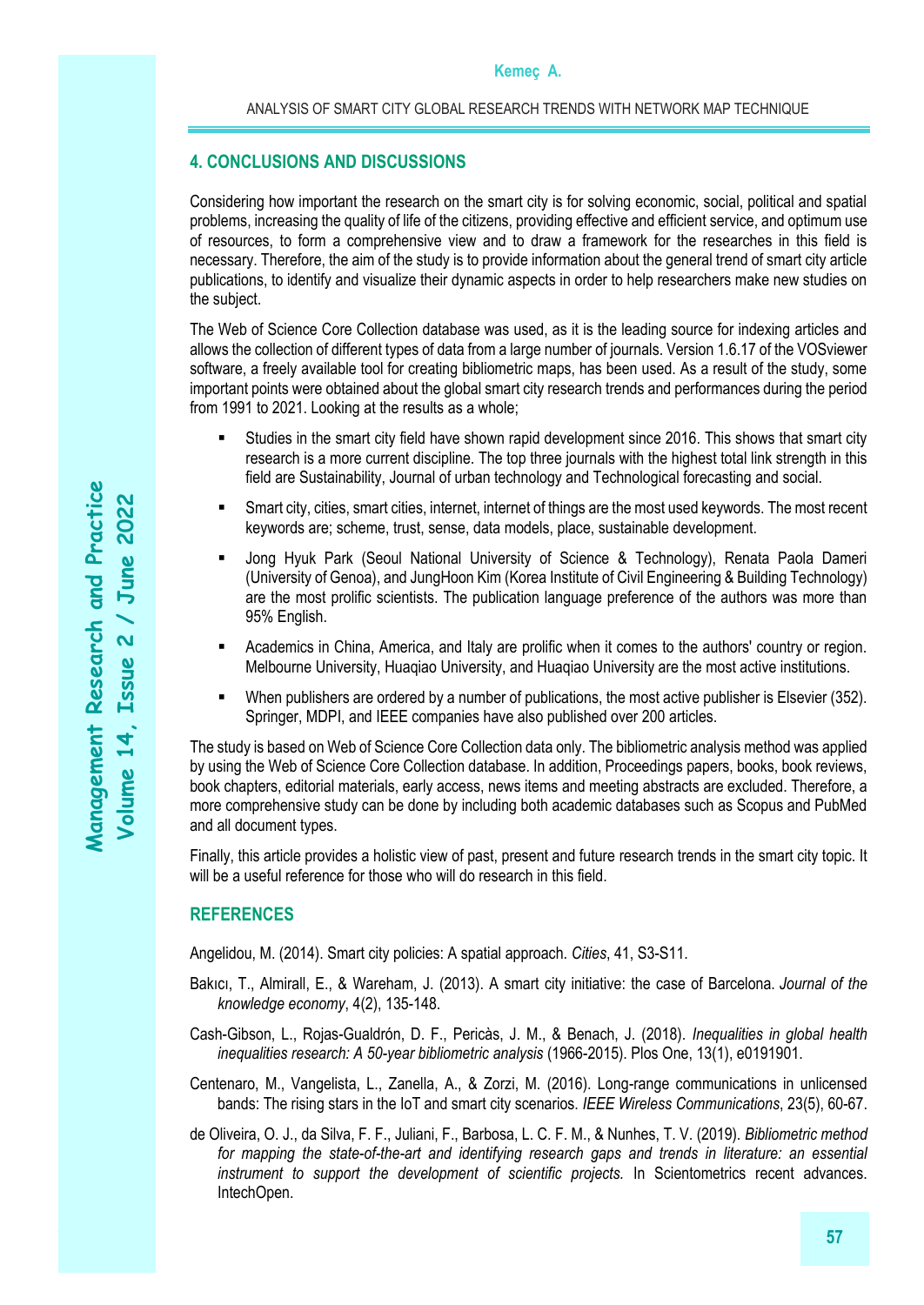- Doleck, T., & Lajoie, S. (2018). Social networking and academic performance: A review. *Education and Information Technologies*, 23(1), 435–465.
- Goyal, N. (2017). A "review" of policy sciences: Bibliometric analysis of authors, references, and topics during 1970–2017. *Policy Sciences*, 50(4), 527-537.
- Hashem, I. A. T., Chang, V., Anuar, N. B., Adewole, K., Yaqoob, I., Gani, A., ... & Chiroma, H. (2016). The role of big data in smart city. *International Journal of information management,* 36(5), 748-758.
- Huang, Y., Huang, Q., Ali, S., Zhai, X., Bi, X., & Liu, R. (2016). Rehabilitation using virtual reality technology: a bibliometric analysis, 1996–2015. *Scientometrics,* 109(3), 1547-1559.
- Jin, J., Gubbi, J., Marusic, S., & Palaniswami, M. (2014). An information framework for creating a smart city hrough internet of things. *IEEE Internet of Things journal,* 1(2), 112-121.
- Katoch, R. (2021). *IoT research in supply chain management and logistics: A bibliometric analysis using vosviewer software*. Materials Today: Proceedings.
- Lombardi, P., Giordano, S., Farouh, H., & Yousef, W. (2012). Modelling the smart city performance. *Innovation: The European Journal of Social Science Research*, 25(2), 137-149.
- Marcucci, G., Ciarapica, F., Poler, R., & Sanchis, R. (2021). A Bibliometric Analysis of the Emerging Trends in Silver Economy. *IFAC-PapersOnLine*, 54(1), 936-941.
- Mascarenhas, C., Ferreira, J. J., & Marques, C. (2018). University–industry cooperation: A systematic literature review and research agenda. *Science and Public Policy*, 45(5), 708-718.
- Menouar, H., Guvenc, I., Akkaya, K., Uluagac, A. S., Kadri, A., & Tuncer, A. (2017). UAV-enabled intelligent transportation systems for the smart city: Applications and challenges. *IEEE Communications Magazine,* 55(3), 22-28.
- Michalopoulos, A., & Falagas, M. E. (2005). A bibliometric analysis of global research production in respiratory medicine. *Chest*, 128(6), 3993-3998.
- Neirotti, P., De Marco, A., Cagliano, A. C., Mangano, G., & Scorrano, F. (2014). Current trends in Smart City initiatives: Some stylised facts. *Cities,* 38, 25-36.
- Nica, E., Konecny, V., Poliak, M., & Kliestik, T. (2020). Big data management of smart sustainable cities: networked digital technologies and automated algorithmic decision-making processes. *Management Research & Practice*, *12*(2).
- Ozkose, H., & Gencer, C. (2017). Bibliometric analysis and mapping of management information systems field. *Gazi University Journal of Science*, 30(4), 356-371.
- Rahman, M., Haque, T. L., & Fukui, T. (2005). Research Articles Published in Clinical Radiology Journals: Trend of Contribution from Different Countries. *Academic Radiology,* 12(7), 825-829.
- Sanchez, L., Muñoz, L., Galache, J. A., Sotres, P., Santana, J. R., Gutierrez, V., ... & Pfisterer, D. (2014). SmartSantander: IoT experimentation over a smart city testbed. *Computer Networks*, 61, 217-238.
- Sengupta, I. N., (1992). Bibliometrics, Informetrics, Scientometrics and Librametrics: An Overview, *International Journal of Libraries and Information Studies*, 42(2), 75-98.
- Soosaraei, M., Khasseh, A. A., Fakhar, M., & Hezarjaribi, H. Z. (2018). A decade bibliometric analysis of global research on leishmaniasis in Web of Science database. *Annals of medicine and Surgery*, 26, 30-37.
- Van Eck, N., & Waltman, L. (2010). Software survey: VOSviewer, a computer program for bibliometric mapping. *Scientometrics,* 84(2), 523-538.
- Vanolo, A. (2014). Smartmentality: The smart city as disciplinary strategy. *Urban studies,* 51(5), 883-898.